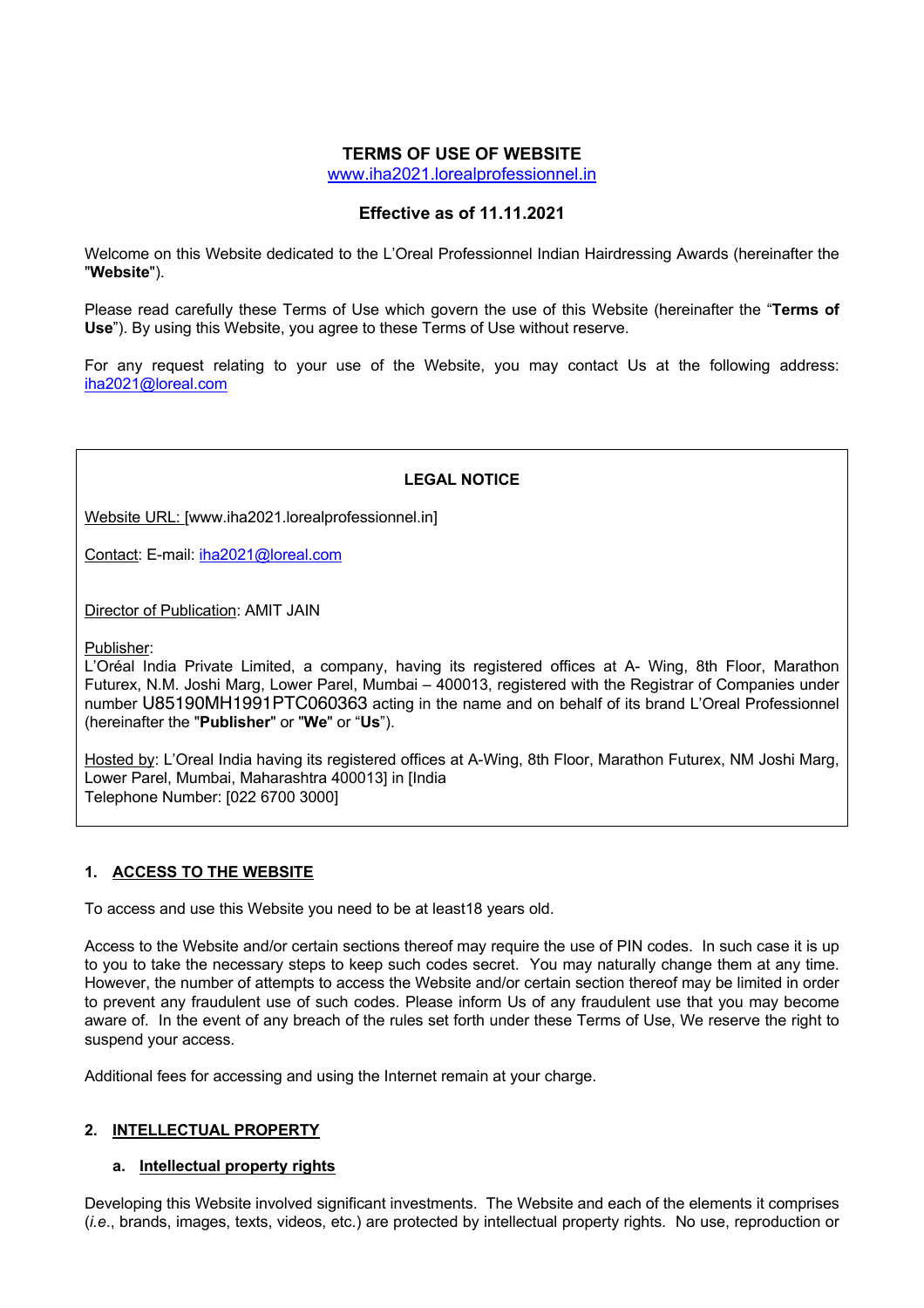representation of the Website (in whole or in part), on any media whatsoever, for any other purposes, including, but not limited to, commercial purposes, shall be authorized.

We may make available to you via this Website contents that you are authorized to download (hereinafter the "**Downloadable Content**"). We grant you, for your personal and private use only, free of charge and for the legal protection period of intellectual property rights as defined by French and foreign laws and international treaties, a non-exclusive and non-transferable right to use the Downloadable Content. Any reproduction, representation, modification or distribution of the Website shall be prohibited. By downloading or using such Downloadable Content, you agree to use them in accordance with these Terms of Use.

### **b. Third-party rights**

We hereby remind you that you shall secure all the necessary authorizations and rights from any relevant rightsholders in connection with any content you may wish to post via the Website, including any and all intellectual property rights and/or literary, artistic and/or industrial property rights, and publicity rights (including the right to one's image), to allow your quiet use of such contents. For example, you shall secure the rights in and to any contents (especially photographs) showing recent architectural items, advertising designs or apparel designs that might appear (acronyms, logos, etc.).

#### **c. User Contents**

We may make available via this Website a space dedicated to user contents, such as text, photos, videos, opinions, etc. (hereinafter "**User Content**").

By posting User Content via the Website, you hereby grant Us a royalty-free, irrevocable, non-exclusive, worldwide and for the legal protection period of intellectual property rights as defined by French and foreign laws and international treaties (including any subsequent suppletive or amending regulations) license to reproduce, display, use, copy, modify, adapt, edit, distribute, translate, create derivative works from, incorporate into other works, distribute such User Content (in whole or in part).

Said use shall be authorized for all in-house or external, corporate or financial communication purposes, advertising, and for all public relations, historical or archival purposes, of L'ORÉAL Group or its affiliates, its products and/or its brands, particularly on the following media:

- Posting in all format, in unlimited quantity,
- The written press, unlimited number of publications,
- Publishing, unlimited number of publications, particularly publishing for purposes of in-house communication, including sales force and distribution network (wholesalers, retailers, agents, etc.), events, leaflets for congresses, tradeshows, stands ...; B-to-B communication, in the professional press, for an unlimited number of publications and/or quantities;
- Electronic, IT, digital, multimedia, Internet and Intranet publishing, via any websites (whatever the website and/or medium, including social networks such as Facebook, Twitter, YouTube or Dailymotion), unlimited number of inserts and broadcasts,
- via any advertising media (including by way of advertising at retail outlets and on the L'ORÉAL Group brand products (hereinafter the "**Media**").

You are hereby informed that said social networks are platforms owned by third-parties and, accordingly, the circulation and use of User Content via said social networks shall be governed by the terms of use defined by said third parties. Therefore We shall not be held responsible for any use of the content by Us or any third parties in accordance with the terms of use defined by the social networks, including without limitation, in terms of the scope and duration of licensed rights, and removal of Content. You shall be responsible for handling any third-party claims relating to the use of the Content in accordance with the terms of use defined by the social networks.

In addition, We hereby remind you that any Content may be referenced on a search engine and therefore to be accessed by an audience outside the Website.

This authorization gives Us the possibility to adapt your Content as initially fixed and/or make any such clarification to the User Content as We may consider useful, provided that the User Content shall not alter your image or words.

Further, the use of User Content may come with such anonymized information as your city, country or age, and/or, if you expressly authorized it, information allowing your identification such as your first name, or your alias.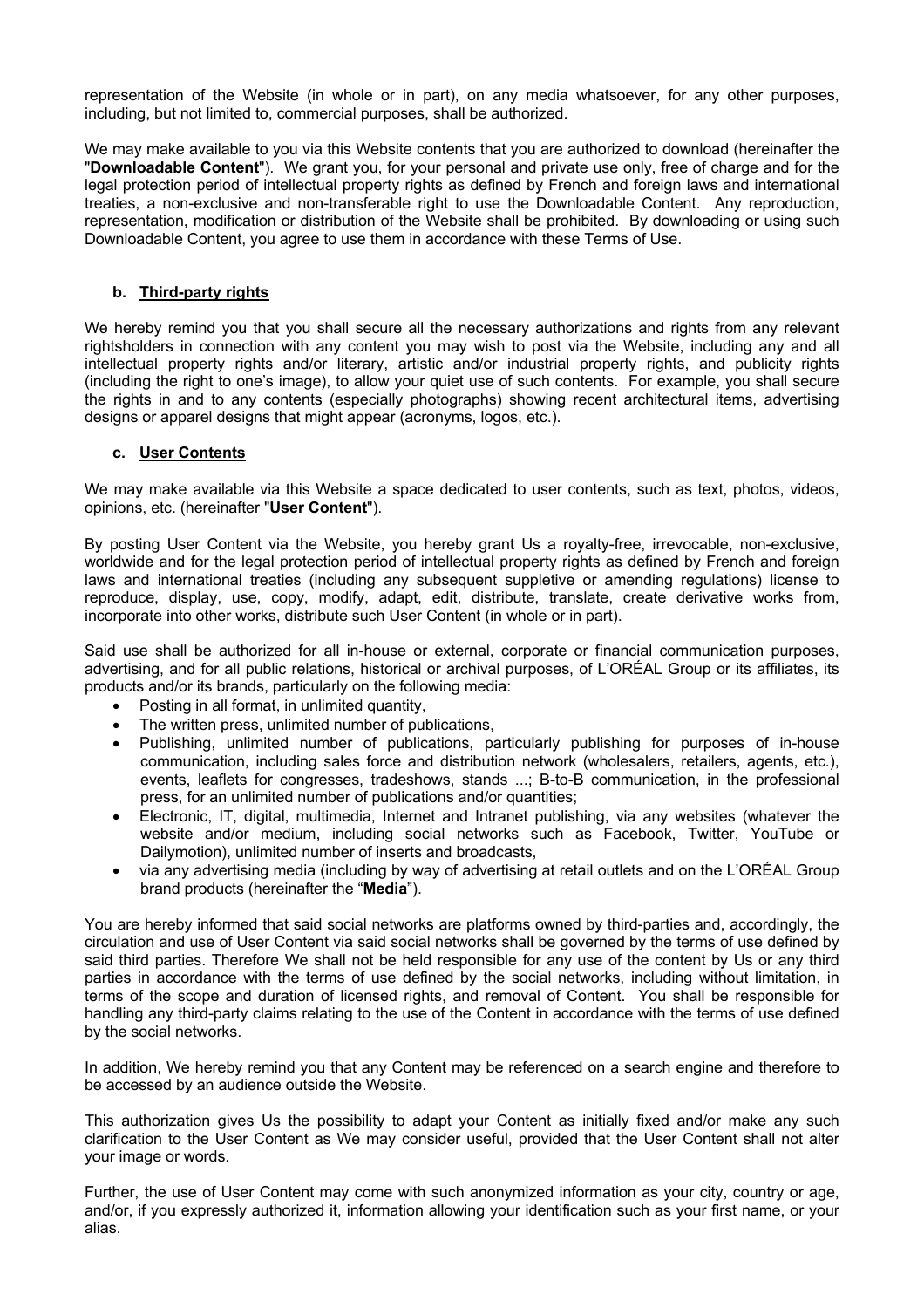Any such User Content as you may publish via this Website shall be chosen by you and under your sole liability. However, We would like to remind you that User Content shall not conflict with applicable legislation or accepted standards of morality, or the principles stated herein. In this regard, We reserve the right to remove at any time any such User Content as may not comply with these Terms of Use, including the Code of Conduct.

In addition, if you access User Content created by another user, you shall be required to comply with said user's rights and you shall, in particular, not reproduce or disseminate said Content published via other media without the relevant user's prior consent.

# **3. CODE OF CONDUCT**

We support the values of tolerance and respect of others.

For this reason, by using this Website, you agree not to:

- Publish or provide any personal data that may be considered '*sensitive*':
	- *personal data revealing racial or ethnic origin, political opinions, religious or philosophical beliefs;*
	- *trade-union membership;*
	- *genetic data, biometric data processed solely to identify a human being;*
	- *health-related data;*
	- *data concerning a person's sex life or sexual orientation*;
- Convey any racist, violent, xenophobic, malicious, rude, obscene or unlawful comments;
- Disseminate any content that may be harmful, defamatory, unauthorized, malicious or infringing on privacy or publicity rights, inciting violence, racial or ethnic hatred or qualify as gross indecency or incitement to commit certain crimes or offences;
- Use the Website for political, propaganda or proselytizing purposes;
- Publish any content advertising or promoting any products and/or services competing with the brand(s) displayed on the Website;
- Divert the Website from its intended purpose, including by using it as a dating service;
- Disseminate any information that may directly or indirectly allow the nominal and specific identification of an individual without prior and express consent, such as their last name, postal address, email address, telephone number;
- Disseminate any information or content that may be upsetting for the youngest;
- Intimidate or harass others;
- Conduct illegal activities, including that may infringe anyone's rights in and to any software, trademarks, photographs, images, texts, videos, etc.;
- Disseminate content (including photographs and videos) portraying minors.

If you become aware of any such User Content as may condone crimes against humanity, incite racial hatred and/or violence, or relate to child pornography, you shall immediately notify Us at the following email address [Iha2021@loreal.com], or by sending a detailed letter to the following address: [A-Wing, 8th Floor, Marathon Futurex, NM Joshi Marg, Lower Parel, Mumbai, Maharashtra 400013], specifying in your email/letter the date on which you discovered said content, your identity, the URL, description of the disputed content and the user ID of the author thereof.

If you consider that any User Content is in breach of the principles listed above, of your rights or any third party's rights (*e.g*., any infringement, insult, breach of privacy), you may send a notice to the following email address: [iha2021@loreal.com], or by sending a detailed letter to the following address: [A-Wing, 8th Floor,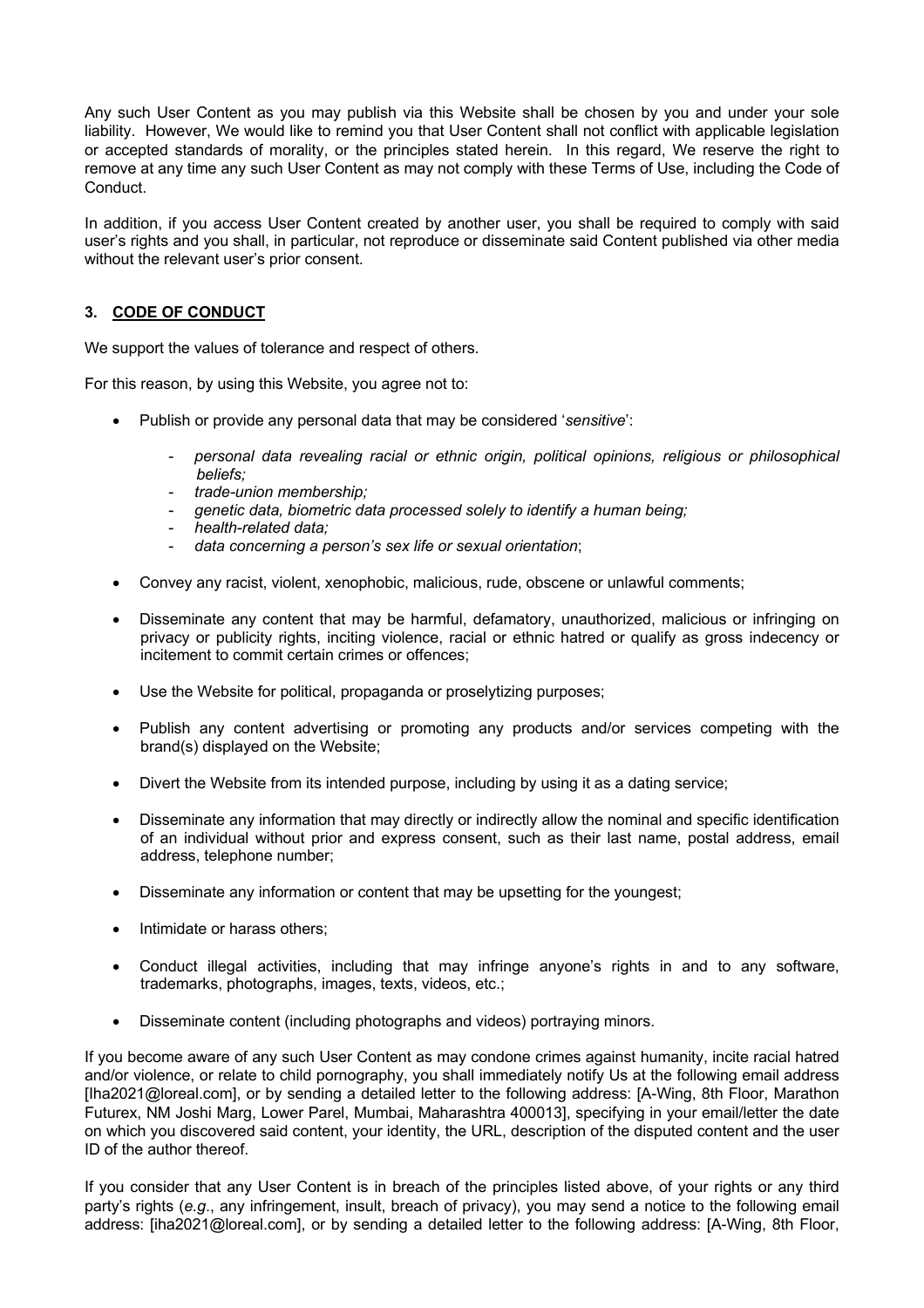Marathon Futurex, NM Joshi Marg, Lower Parel, Mumbai, Maharashtra 400013], specifying in your email/letter the date on which you discovered said content, your identity, the URL, description of the reported content and the user ID of the author thereof.

As per the provisions of article 6-I-5 of Act 2004-575 of June 21, 2004 for confidence in the digital economy (*Loi pour la confiance dans l'économie numérique*), said notice shall contain:

- the date of the notice:
- if the sender is an individual: last name, first and middle names, occupation, address, nationality, date and place of birth;
- the addressee's name and address or, if a legal entity, its corporate name and registered offices;
- a description and specific location of the reported facts (e.g., URL link to the reported content;
- the reasons why such content should be removed, including an indication of the legal provisions and qualification (justifications) applicable to the facts;
- a copy of any correspondence sent to the author or publisher of the reported information or activities requesting their interruption, removal or alteration, or justification that the author or publisher could not be reached.

Any incomplete notice may not be considered. **WARNING**: The fact for anyone to report any content or activity as unlawful in order to obtain the removal thereof or stop the dissemination thereof by submitting untrue or inaccurate information is punishable by a prison term of one year and a fine of EUR 15,000.

## **4. INFORMATION CONTAINED ON THE WEBSITE**

#### **a. General provisions**

We hereby remind you that inaccuracies and omissions may appear in the information available on this Website, particularly due to third parties. We hereby undertake to remove inaccuracies or to complete such information on the Website as soon as possible.

#### **b. Advice and beauty profile**

The advice provided on this Website and/or the tools made available to define your beauty profile are merely simulations intended for obtaining expert cosmetics advice.

The information they deliver are for strictly indicative purposes and shall in no event replace a medical diagnosis or clinical consultation, nor be substituted for a medical treatment.

Accordingly, We cannot guaranty your entire satisfaction with the advice that results from the use of such tools and assume no liability for any use you may make thereof.

For any further information or in the event of doubt, We recommend that you consult your physician.

## **c. Hypertext links**

The hypertext links included on the Website may lead you to websites published by third parties and the content of which We do cannot control. Accordingly, to the extent that said hypertext links were included on this Website for the sole purpose of facilitating your browsing experience of the Internet, looking up any thirdparty websites shall be your own decision and your sole liability.

## **5. PERSONAL DATA**

We may collect personal data related to you, particularly when you: (i) subscribe for a service; (ii) download Downloadable Content; (iii) sign in; (iv) apply for a game/competition; (v) send Us an e-mail; (v) respond to a poll or study etc.

For any further information on the processing of your personal data, please look up our privacy policy here.

## **6. COOKIES**

Cookies are small files that are left on your device while you browse the Website (such as the pages looked up, the date and time of such access, etc.) and which may be read whenever your access the same Website (hereinafter "**Cookies**").